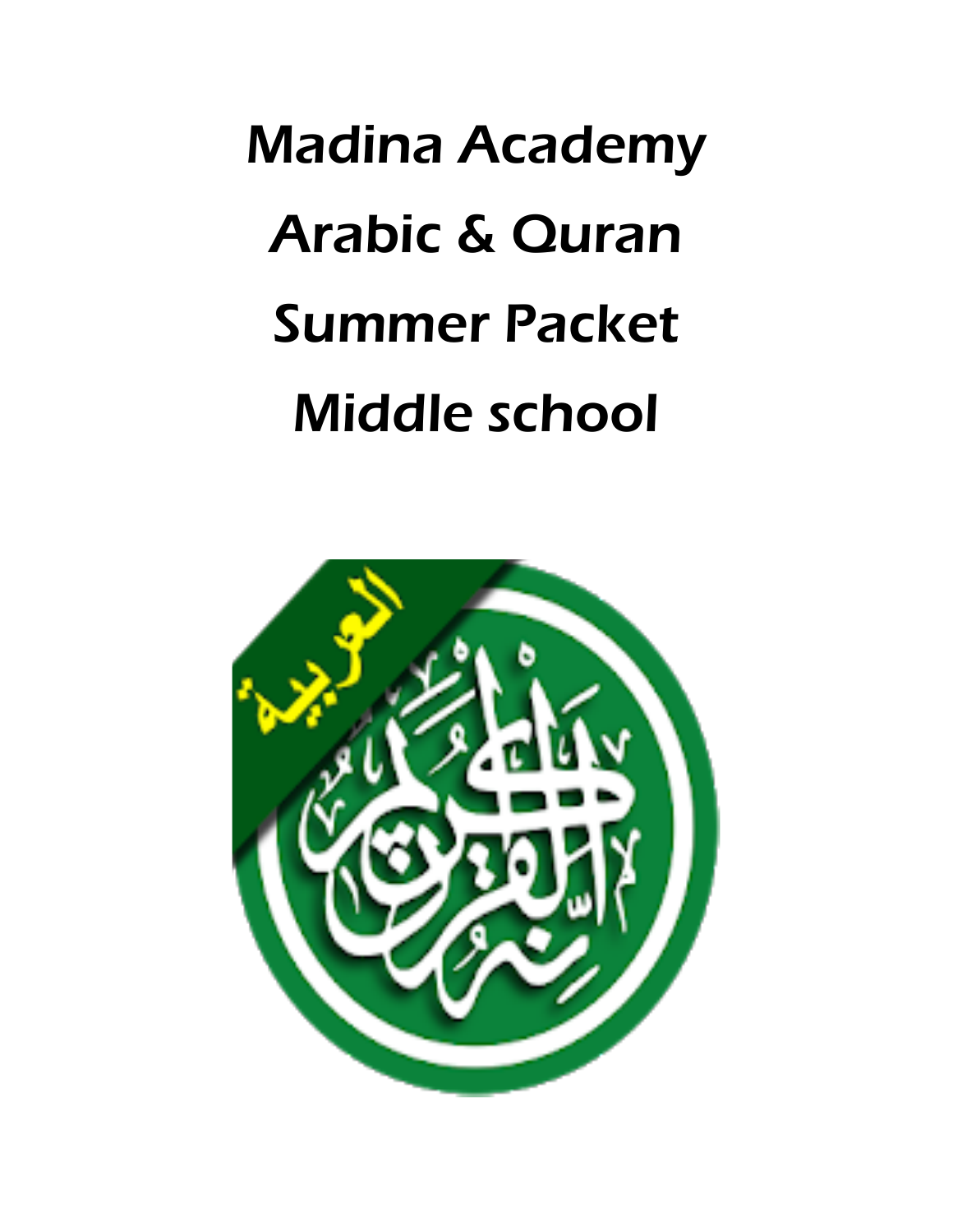Dear Students,

Review the following surahs with the proper tajweed rules and review Al Qaedah book. You will be tested in this surah at the beginning of the year.

- 1. **Az Zalzalah**
- 2. **Al Alaq**
- 3. **Al Lail**
- 4. **Al Balad**
- 5. **Al Fajr**
- 6. **Al Ghasheyah**
- 7. **Al Aala**
- 8. **At Tariq**
- 9. **Al Buruj**
- 10. **Al Inshiqaq**
- 11. **Al Mutaffifeen**
- 12. Al Infitar
- 13. Abasa
- 14. An Nazeaat
- 15. An Nabaa
- 16. Al Mursalat
- 17. Al Insan
- 18. Al Qiyamah
- 19. Al Muddather
- 20. Al Muzzammil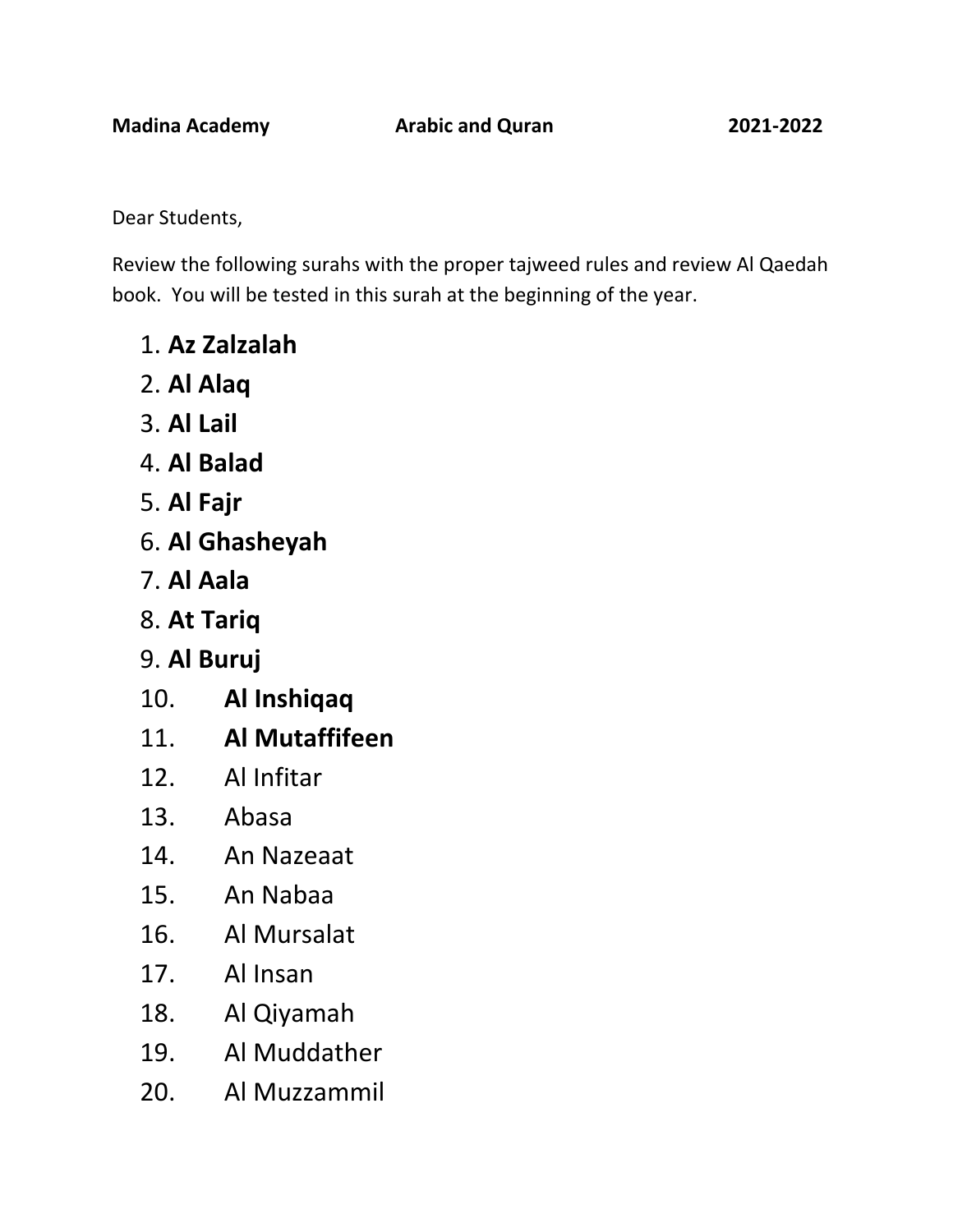- 21. Al Jin
- 22. Al Qalam
- 23. Al Haqqah
- 24. Al Maarij
- 25. Taha
- 26. Yaseen
- 27. Al Anbiyaa
- 28. Ar Raad
- 29. Al Kahf
- 30. Al Baqarah

## **Madina Academy**

## **Please circle the correct answer…..**

- 1. Circle the word that has Kasra in the middle:
	- a. إِلَيۡكَ b. هُمُ c. مَظِيمٌ
- 2. Circle the word that has Tanween Dummah:

َوتََر َك ُه ۡم .a َق ِدي ر .b و َن .c ُ يَ ۡجَعل

3. Circle the word that has Long Vowel Waaw:

$$
a. \ \dot{\check{a}}\tilde{\check{a}}
$$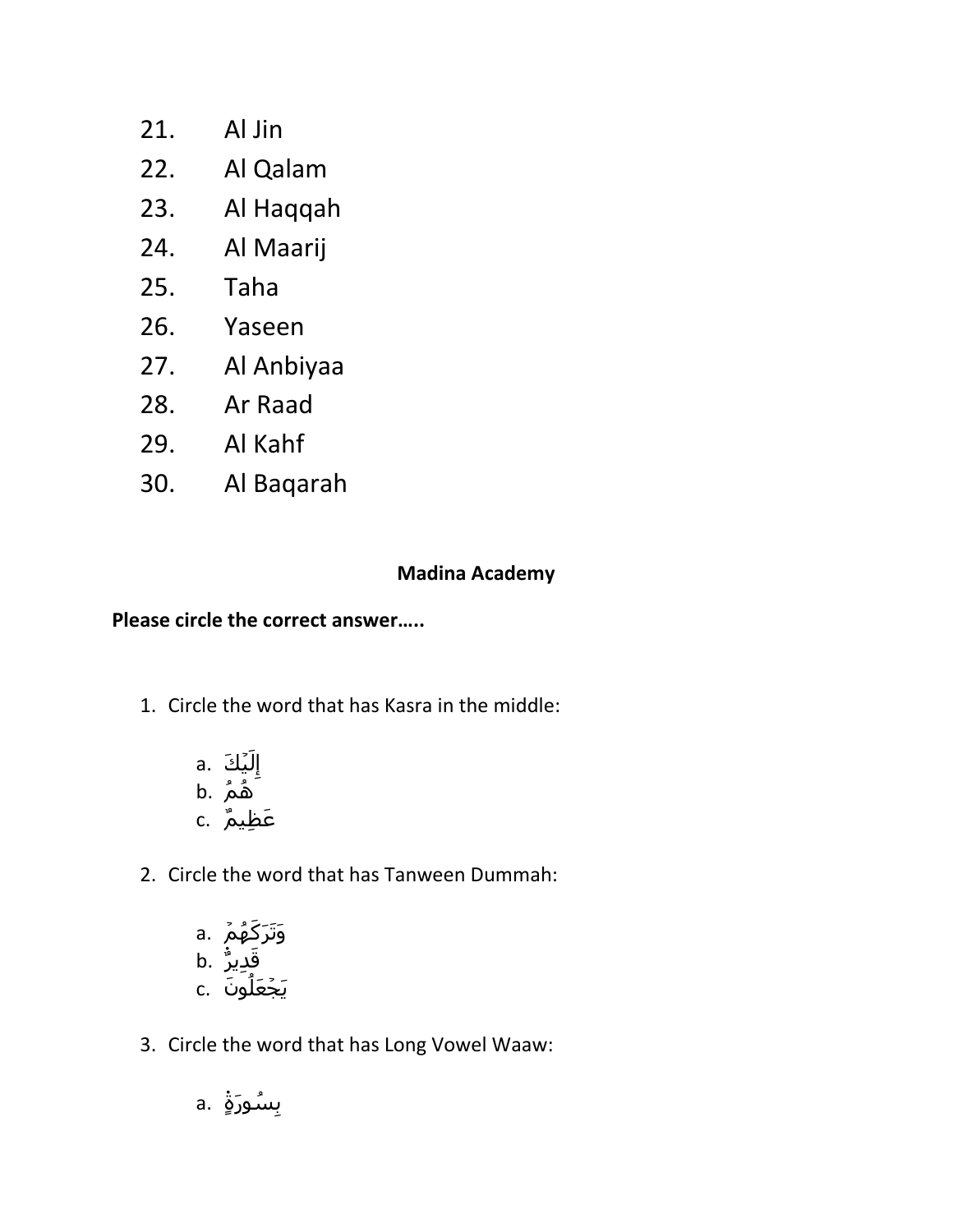ِذي َن .b َّ ٱل فِى .c

4. Circle the word that has Dummah at the end:

ِہم .a َءا َذانِ ٱلَّنا ُس .b ِع َّد ۡت .c ُ أ

- 5. Circle the word that has Long Vowel Yaa:
	- a. وَأَخۡرَجَ فِيهَا .b ۡي ِه .c َ ل ِ إ
- 6. What does Ikfaa means?
	- a. To show
	- b. Mixing two letters together
	- c. Hide
- 7. Circle the word with Ikhfaa:
	- a. فَصْ عَِدُوٌّ ء<br>أنت .b مُّطَهَّرَةٌۖ وَهُمۡ .c
- 8. What is the tajweed rule in بِسُورَةٍ مِّن
	- a. Ith-haar
	- b. Idghaam with ghunnah
	- c. Iqlaab
- ََّّللِ In 9. ٱ دَ هۡعَ the tajweed rule for the letter Laam is: